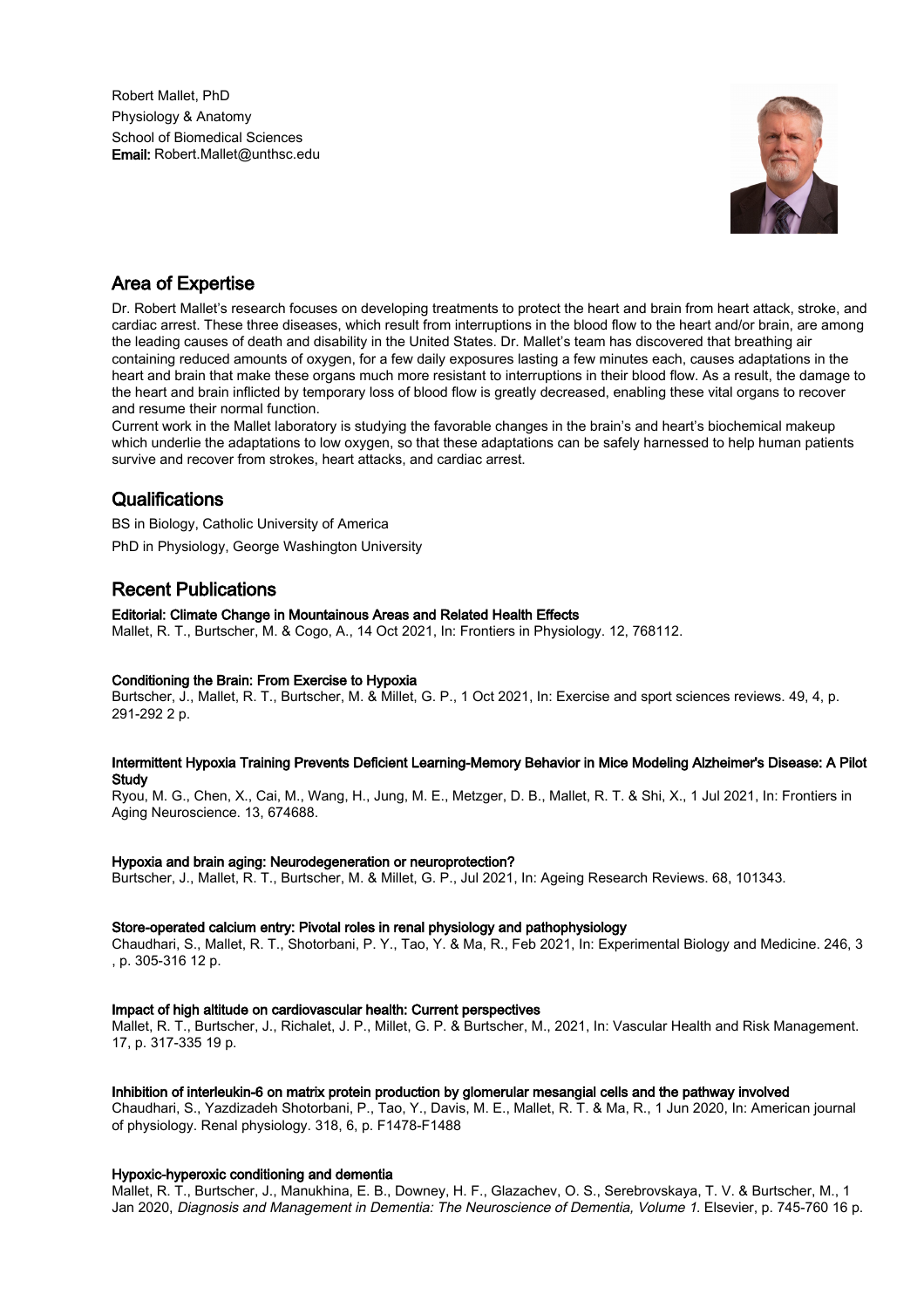#### Reduced cerebrovascular and cardioventilatory responses to intermittent hypoxia in elderly

Liu, X., Chen, X., Kline, G., Ross, S. E., Hall, J. R., Ding, Y., Mallet, R. T. & Shi, X., Jan 2020, In: Respiratory Physiology and Neurobiology. 271, 103306.

#### Intermittent Hypoxia Training for Treating Mild Cognitive Impairment: A Pilot Study

Wang, H., Shi, X., Schenck, H., Hall, J. R., Ross, S. E., Kline, G. P., Chen, S., Mallet, R. T. & Chen, P., 2020, In: American journal of Alzheimer's disease and other dementias. 35

## Sponsored Projects

Anti-Inflammatory Effects of Pyruvate - Fortified Resuscitation in Pulmonary Tissue During Hypoxia with TCOM Student Charla Baker Mallet, R. Intramural Research(UNTHSC)  $1/09/13 \rightarrow 31/12/14$ 

#### Cardioprotective Adaptation to Intermittent Hypoxia

Mallet, R. & MALLET, R. T. National Center for Complementary and Integrative Health  $1/05/07 \rightarrow 30/04/09$ 

Cardioprotective Adaptation to Intermittent Hypoxia Mallet, R. 1/05/07 → 30/04/09

Cardioprotective Mechanisms of Intermittent, Normobaric Hypoxia (For: Yang Jiang)

Mallet, R. & Yurvati, A. Intramural Research(UNTHSC) 1/06/16 → 31/05/17

#### Cell Irradiation Services for Healthpoint Biotherapeutics

Mallet, R. Smith and Nephew 1/01/12 → 31/12/20

ENERGETIC SUPPORT OF POST-ISCHEMIC CARDIAC PERFORMANCE

Mallet, R. National Heart, Lung, and Blood Institute 1/08/93 → 31/07/00

ENERGETIC SUPPORT OF POST-ISCHEMIC CARDIAC PERFORMANCE Mallet, R.  $1/08/93 \rightarrow 31/07/00$ 

Impact of Cardiac Arrest and Resuscitation on Myocardial Structure and Protein Biochemistry Mallet, R. Intramural Research(UNTHSC) 1/10/14 → 31/12/15

Intermittent Hypoxia Induction of Nrf2 Gene Program in Ray Myocardium (For: Azaan Ramani) Mallet, R. Intramural Research(UNTHSC) 1/03/16 → 28/02/17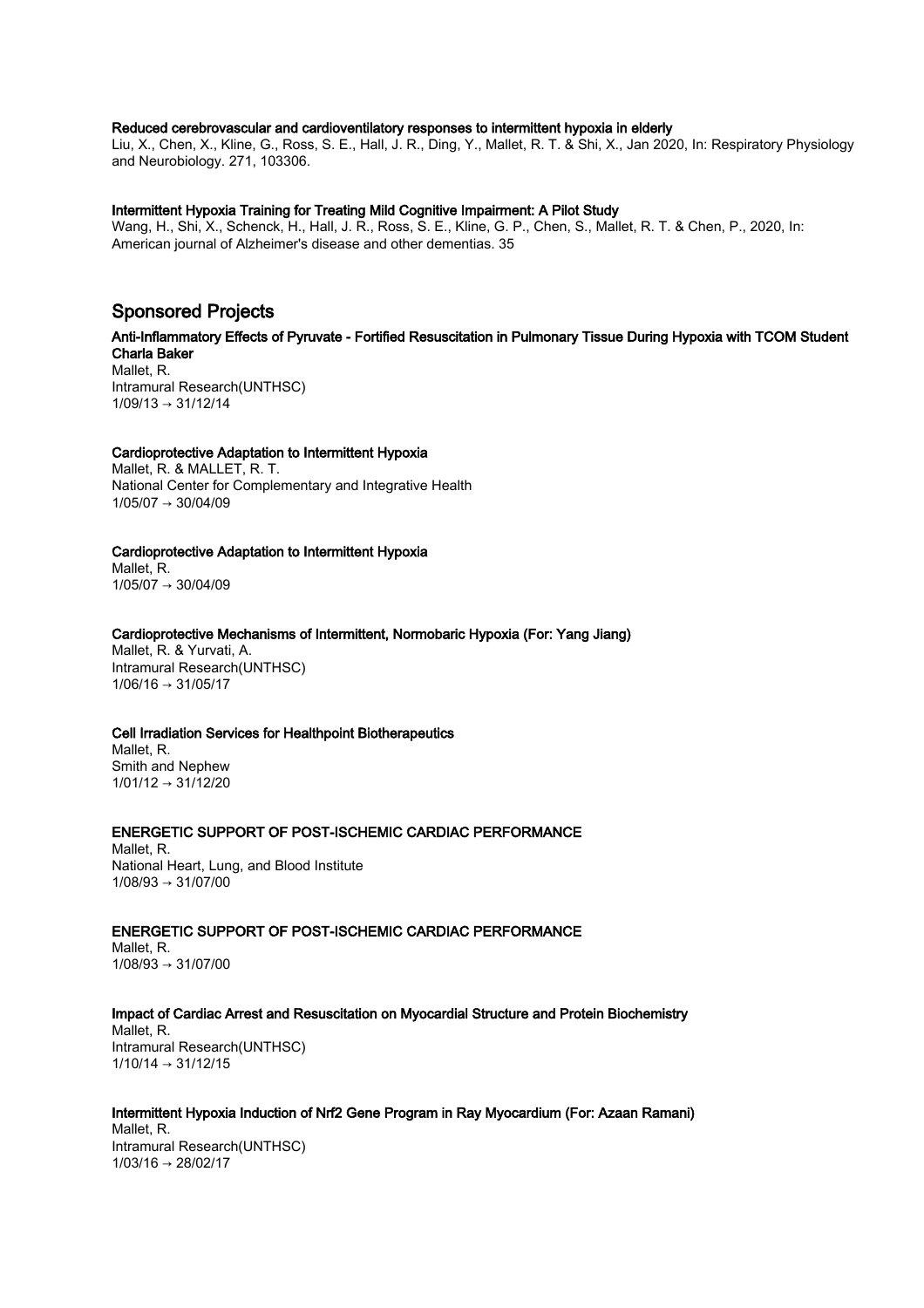#### Intermittent Hypoxia Protects Brain from Ethanol Withdrawal: Mechanisms and Therapy

Jung, E. & Mallet, R. NIAAA: Alcohol Abuse and Alcoholism 5/03/10 → 28/02/14

#### Intermittent Hypoxia: Salvaging Cerebral Function after Ischemic Stroke

Mallet, R. & Jung, E. Intramural Research(UNTHSC) 1/07/16 → 31/08/18

#### Novel Split Chest Drain Improves Post Surgical Thoracic Drainage

Yurvati, A. & Mallet, R. Intramural Research(UNTHSC) 15/01/12 → 14/07/13

#### Pyruvate-enhanced cardiopulmonary resuscitation

Mallet, R. & MALLET, R. T. National Heart, Lung, and Blood Institute 30/09/02 → 31/07/07

#### Pyruvate-enhanced cardiopulmonary resuscitation

Mallet, R. 30/09/02 → 31/07/04

#### Pyruvate-enriched Resuscitation to Reduce Inflammation and Free Radical Production During Simulated Hemorrhage

Rickards, C., Yurvati, A. & Mallet, R. William & Ella Owens Med Research Foun  $1/06/17 \rightarrow 30/06/18$ 

#### Pyruvate: Powerful Brain Protection after Cardiac Arrest

Mallet, R., MALLET, R. T. & MALLET, R. T. National Institute of Neurological Disorders and Stroke 15/09/11 → 31/07/16

#### Pyruvate: Powerful Brain Protection after Cardiac Arrest

Mallet, R. 15/09/11 → 31/07/16

#### Pyruvate: Powerful Brain Protection after Cardiac Arrest

Mallet, R., Yurvati, A., Yurvati, A., Simecka, J. & Yang, S. NINDS: Neurological Disorders & Stroke  $1/08/11 \rightarrow 31/07/16$ 

#### Pyruvate: Powerful Brain Protection after Cardiac Arrest (For: Dr. Gary Scott)

Mallet, R. & Yang, S. NINDS: Neurological Disorders & Stroke  $1/02/13 \rightarrow 31/07/16$ 

#### Renal inflammation triggered by inhaled particulate matter (For: Bryan McGee)

Mallet, R. Intramural Research(UNTHSC)  $5/06/17 \rightarrow 31/05/18$ 

### SMALL INSTRUMENTATION GRANT

Mallet, R. National Heart, Lung, and Blood Institute